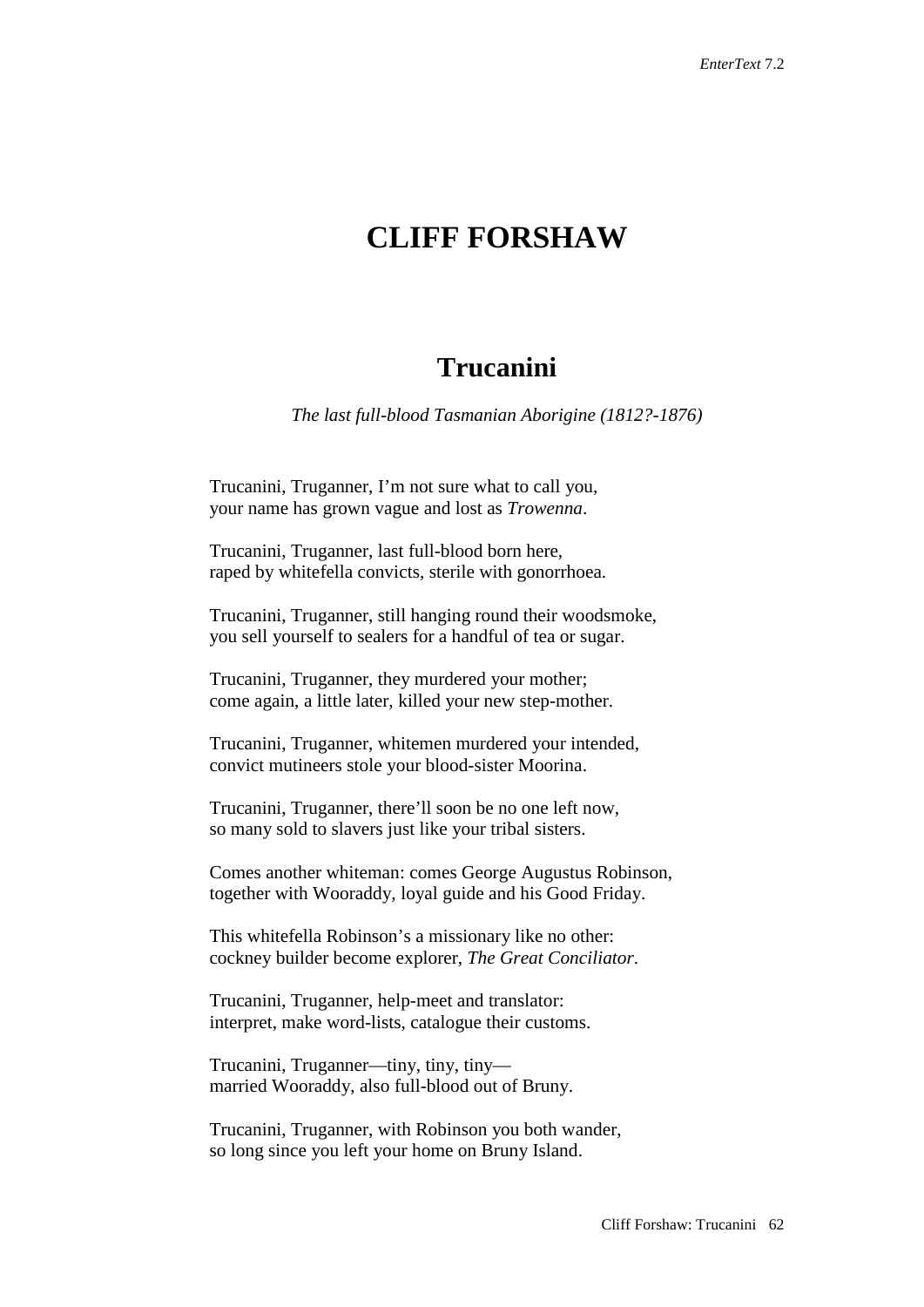You go gathering them in now, most-trusted Trucanini. Orphan-mother to the whitefella's blackface piccaninny.

Interpreter, translator, Truganner, Trucanini; in your story I hear echoes of Pocahontas, La Malinche.

*Traduttorre sono traditore*: I heard an Italian say in Sydney. And, for a long time, I thought, Trucanini, Truganner, how lives fork when we live in a stranger's tongue.

> *My Lord's a Cockney Shepherd who's bringing in His Flock and we're singing Ba Ba Black Sheep as we huddle in His Fold.*

*Some say I'm rounding up the black sheep, like the shepherd's faithful dog, but there's nothing left but pasture, and my forest's turned to logs.*

*Now there's a bounty on the Tiger, there's a fence across the land, and they're grazing fluffy white sheep while the Shepherd sings the hymns.*

*He leads us to the Promised Land where we will all be safe, and our Pen is Flinders Island, though there's not many still alive.*

*But the Master's gone and left us, least what was left of that last Fold. Shipped us back from Flinders Island to slums and rum in Oyster Cove.*

Trucanini, Truganner, now you're dying on your own, the doctors pick your bones like ghostly thylacines.

Trucanini, Truganner, your flesh and blood all gone, your people dead as Dodos and they've stolen what remains,

Trucanini, Truganner, you're in the *National Picture* on the wall; but, though your bones are raked in a big glass case, you saved *No One* after all.

•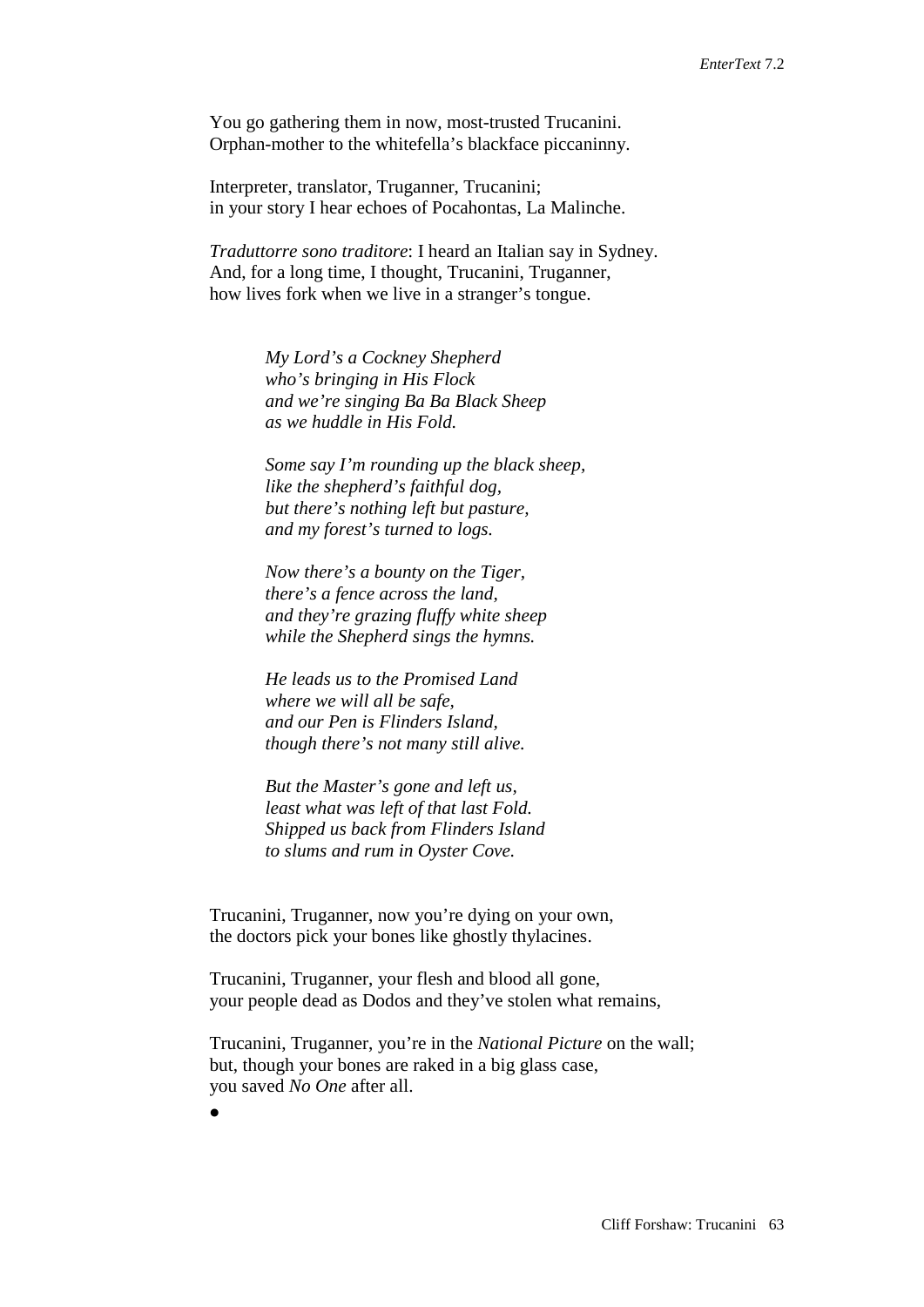## • **The Ballad of William Lanne**

•

• *Or, 'The Blackfella's Skeleton'*

Now there's a funny kind of Ballad, Penned by your Boneyard Bards, Of what happened down in Hobart When the surgeons came to town.

*The coroner's paper's white as bone And the ink's as black as skin And the seal upon the parchment's Red as blood but not so thin.*

• Trucanini's final husband, A bloke called Billy Lanne, Died in 1869, The last full-blood Tassie man.

> If this was *Terra Nullius*, Then William was No-One. No Diggers could ever count or name All the species that are gone.

Old Darwin, when he studied Where Nature had gone wrong, Found dead-ends merely croaked And sang no great swan-song.

But the Dinosaurs have left Fossilized Rosetta Stones, So the doctors licked their chops At the thought of Billy's bones.

Well, one night old Saw-Bones Crowther Sneaked on tip-toes to the Morgue; The lamplight glints on his case of Knives Beside that laid-out Corpse.

Now the Surgeon's filthy cuffs Are rolled back for Steel & Skill: His Scalpel skims the Cadaver's scalp, Peels back that sad black skin.

Now William's face falls like a mask —Crestfallen, sloughed-off skin— As Crowther teases out the skull And slips a white bloke's in.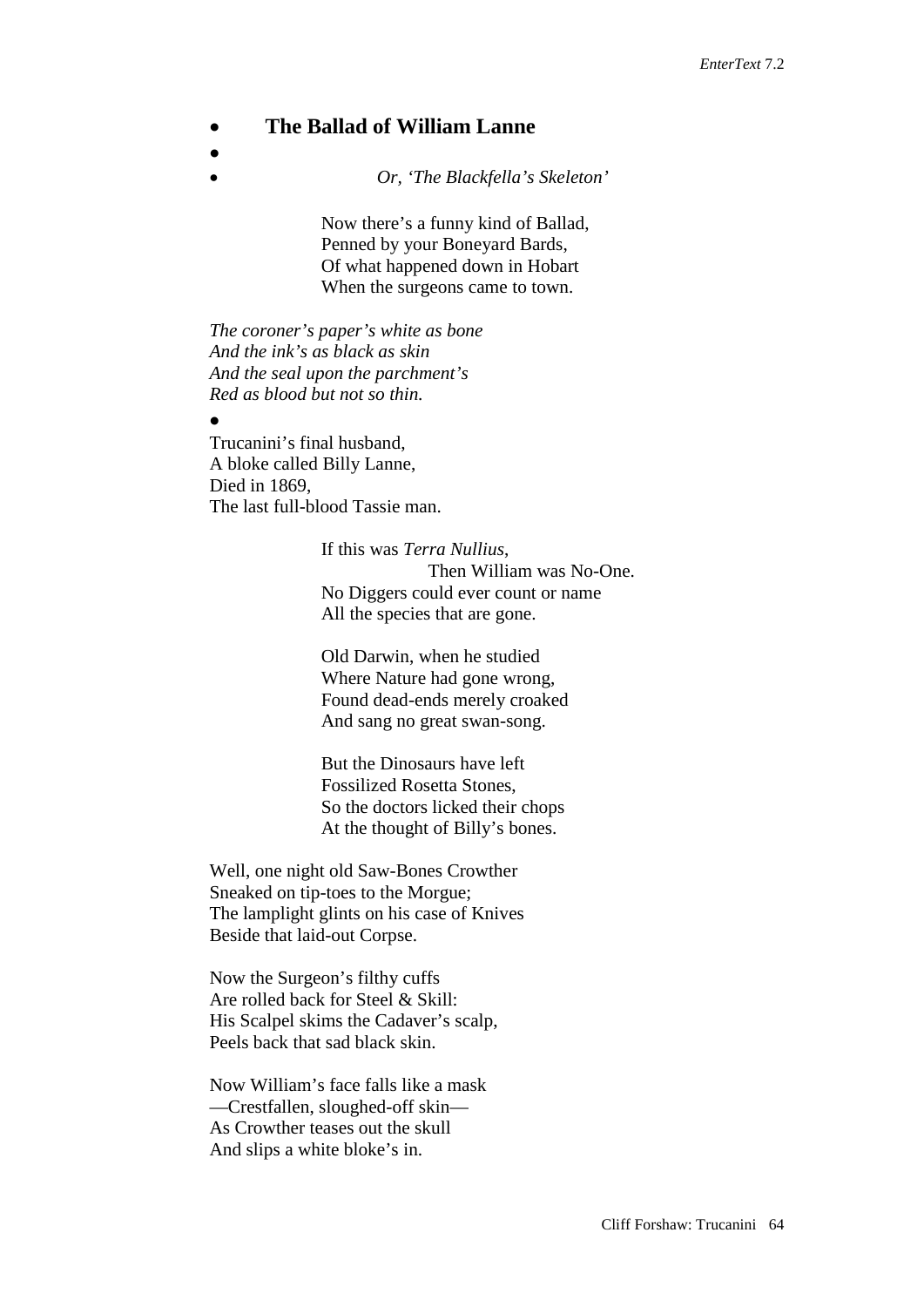Now a new head fills that Death Mask, Sewn into the blackfella's grin; The Bastard wraps the Brain-Pain up In a piece of old sealskin.

He'll send it off to London To the Royal bloody Surgeons there, So he tip-toes from the Morgue, Sniffs Reward in the dawn-fresh air.

> Skullduggery's soon discovered (*reports our Hobart hack*): Examining Our Cadaver's head, "The face turned round," the M.O. said and this new Saw-Bones "saw bones were sticking out the back."

So, to stop the pommie Surgeons, Getting their bloody filthy hands On the rest of that last Tasmanian

they chopped off its feet, and they chopped off its hands, and they threw them away.

The cadaver was buried, But secretly next night Royal Society gentlemen Dug it up by their lamplight.

Time waits for no Tasmanian: The quick must be quick with the dead. They dissected William's skeleton (*sans feet, sans hands, sans head*).

Did grave doctors cast their lots To perform their funeral rites? They cut away black flesh that rots, Redeemed the white bone into light.

Meanwhile, bobbing off to London, Seal-skin begins to stink. Sailors got shot of it overboard, Flung Billy's skull in the drink.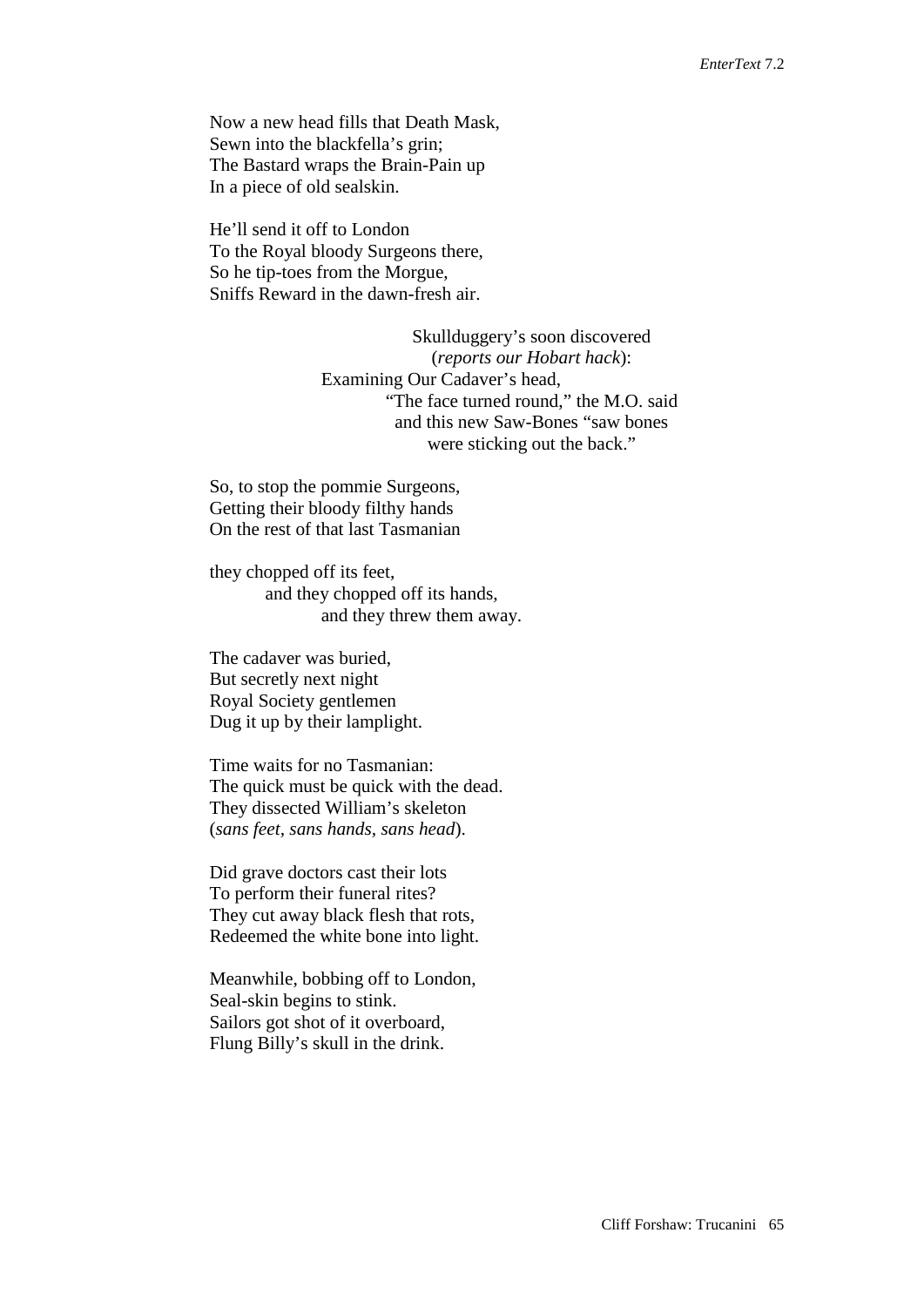It's a very sorry end, To what became of William Lanne: The butchers lost his feet and hands, His head went bobbing far from land —Do you think one day they'll find those bones? Will his skull wash up on Tassie's sands? Can he be buried whole again?

*… Yeah, yeah,* 

*but from Darwin down to Melbourne, the learned doctors said: "Let the weak fall by the wayside, for the strong live off the dead.*

*To stay alive is to survive against the bleakest odds. Embrace your Fate. Know your Place. Accept the Will of God.*

*His cards were always marked, just like the thylacine's: inevitable extinction's written into defunct genes."*

Course, it's a sad, sad end, this dead dead-end, but, when all is said and done, can't stand in the way of Progress —Thank Christ they're bleedin'gawn.

We gave them a good shake, but they just could not wake, the Dreamtime had crusted their eyes.

So we left them for dead, and strode on ahead, and were blessed with this golden sunrise.

Our shadows are shortening behind us. Our dead are all dead and all gone. They couldn't come with us, they couldn't adapt, their bones lie bleached by the sun.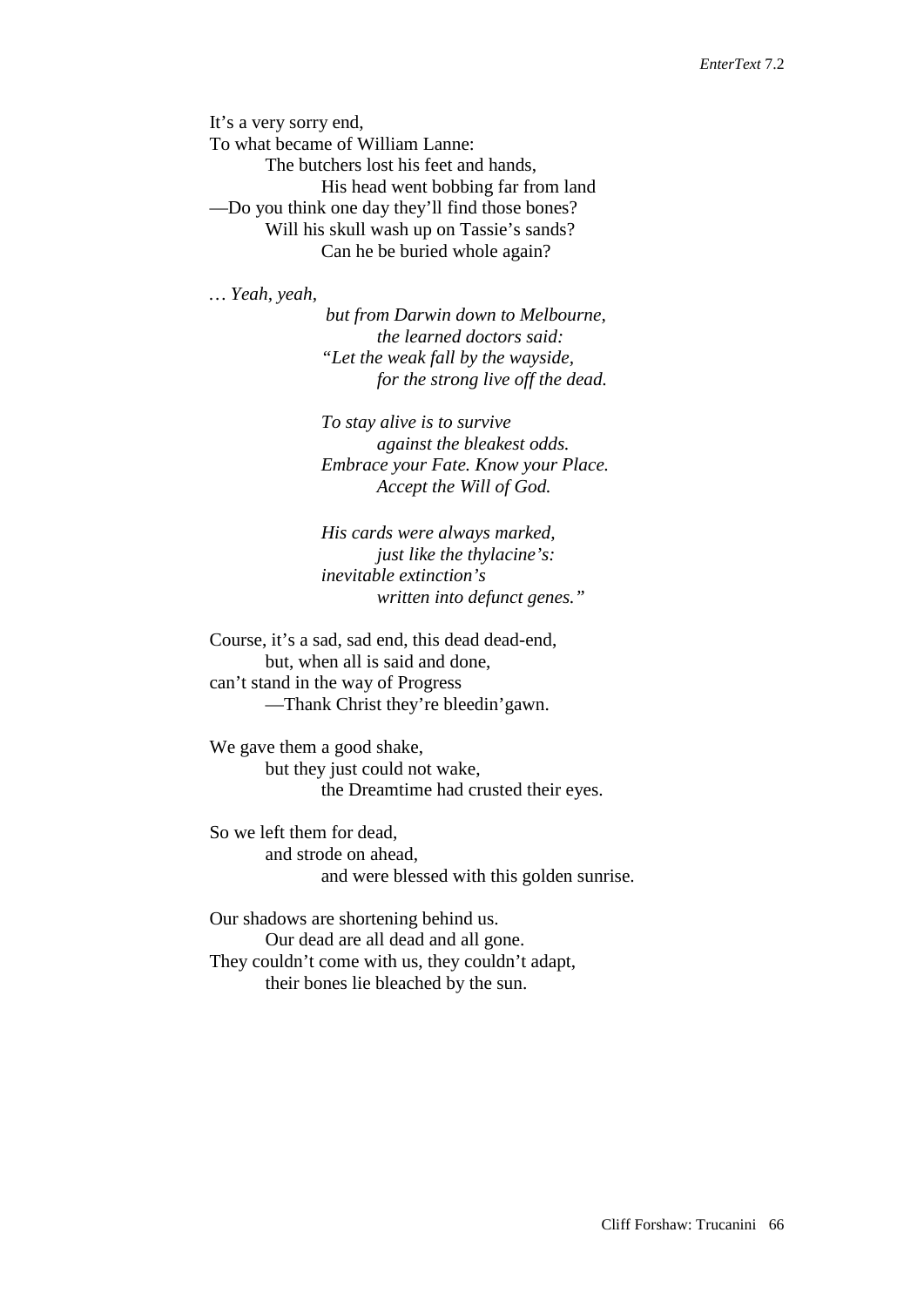It's dawn in the Lucky Country and it's time, it's time to move on. Let the women and the crocks shed tears, but these fellas had been just hanging on these last four thousand years.

> *Long time dreamed of falling, Down through seaweed, silver shoal. Up above the light was fading, Waves tumbled, roiled and boiled.*

*Night presses down so heavy. Down here's just salty sea-bed. Empty sockets see nothing, nothing. I need eyes like I need holes in my head.*

*Teeth shiver-shiver my jaw. No flesh left to pad them all in. The world has ripped up all its Laws, Left us dismembered,*

*dismembered and bearing white grins.*

## **Funeral Rites**

*"Don't let them cut me, but bury me behind the mountains." Trucanini's last words.*

## **i.**

The Museum wants my body. Don't let them cut me, please. Maybe bury me behind big mountains where unseen rivers flow down to the sea.

Or wrap me in a canvas bag, with a stone to weight my feet. Somewhere off Bruny Island, please drop me good and deep.

Given half a chance, I think that I could find some peace in the Channel's chilly waters. So just take a little boat, row me out, slip me overboard and let me go,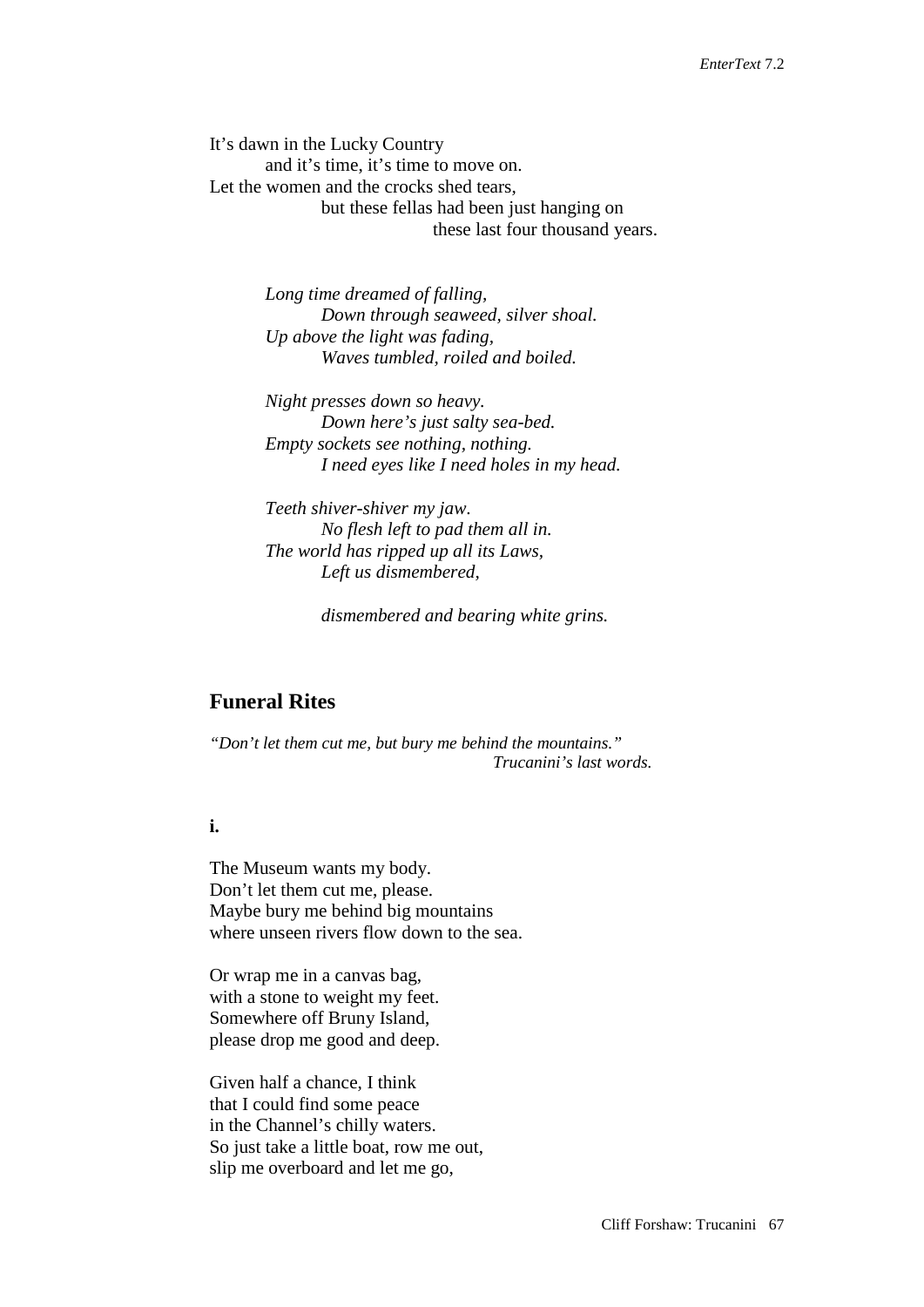let me swirl in the currents of the d'Entrecasteaux.

Then, let me sink like something forgotten: some quiet, fishy, best undiscovered, spirit of that Channel's deepest part.

#### **ii.**

Now you're Queen Trucanini and you're keeping lonely court, crowned only by the whitefolk of growing Hobart Town.

Trucanini, Trucanini, fearful of spirits; Rowra's revenge for tribes long betrayed. "Missus, Rowra catch me. Rowra catch me."

Come coma days. Come drowning dreams. Come ghosts. Come bad memory stuff of sealers and Flinders and wretched Oyster Cove. Come Woorady. Come Moorina. Come all tribal sisters. Come Mama. Come Step-Mama. Come all that is known.

*Missus, Rowra catchme. Catchme. Catchme. Missus, Rowra catchme. Catchme in dreams.* Come Robinson. Come doctors. Come William's scattered bones. "Don't let them cut me! Don't let them cut me, please!"

Come words. Come silence. Come whisper. Come scream.

#### **iii. 11 May 1876**

Crowned *Queen of Aborigines*  when you had no people left, *le tout* Hobart's out to see the Governor pay respects to you, the great dead dignitary of some awful far-off place.

As they watched your little coffin borne through mourning crowds, few knew or could suspect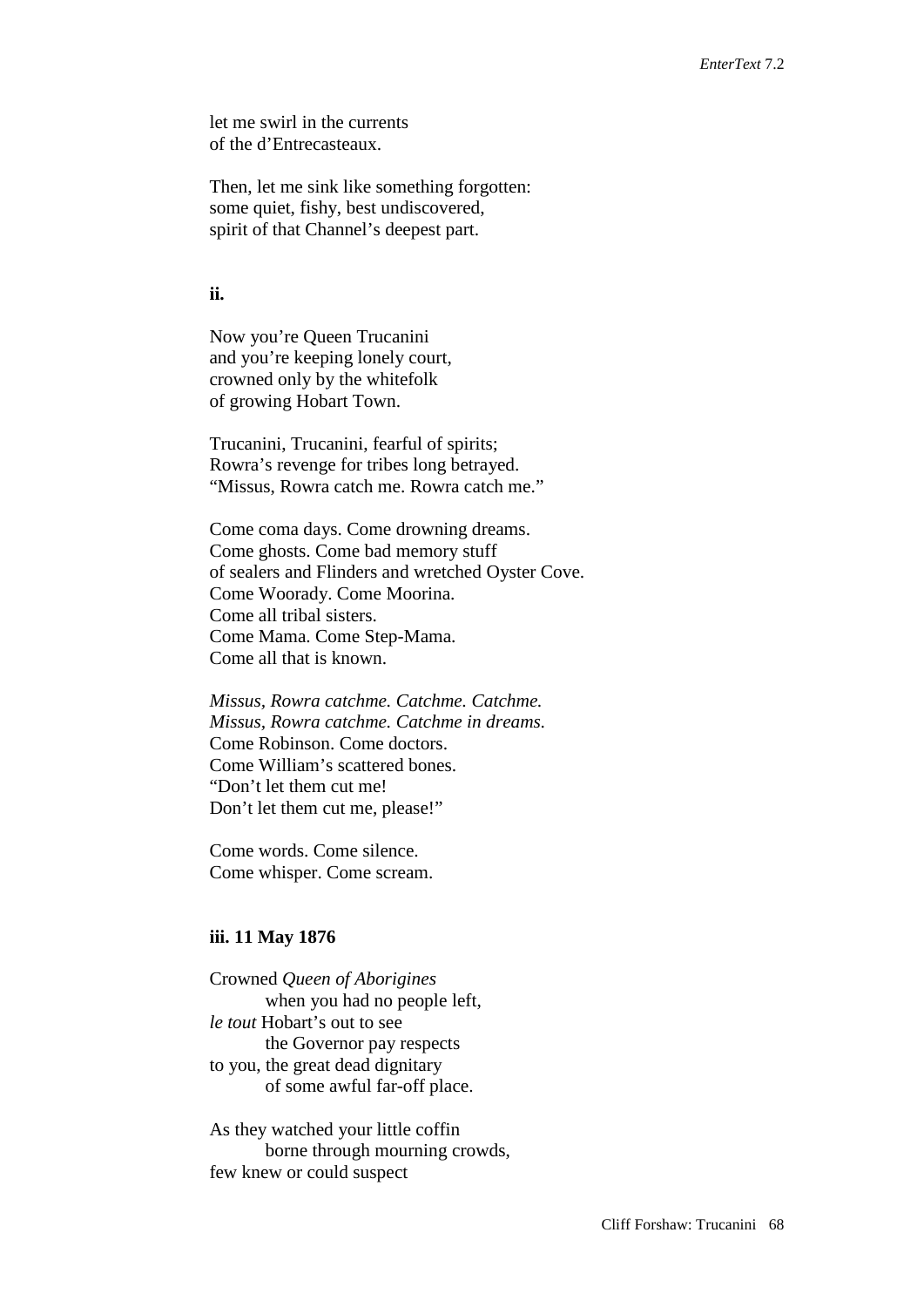the emptiness that bobbed in that child-sized snuffed-out box

Not behind mountains, nor sinking through water; not in this coffin, your body's elsewhere.

They've taken your tiny remains and stashed them in a vault. Hush your bones in the Protestant's cool Chapel; keep the secret shushed, deep behind the Penitentiary's tall walls.

#### **iv. The National Picture**

Dug up two years later, skin and fat flensed off, my bones boiled and nailed into an apple crate.

Once more left forgotten, I'm in another dusty box. Enough kinfolks' bones to make the Museum our family vault.

Upstairs in the Gallery, I'm in that big "National Picture" That's life, though there I'm larger by far: all eyes drawn to me, its dark star,

bringing my people all in to George Augustus Robinson, *The Conciliator*, (our lost Messiah) in his important coat and hat.

At our feet, the artist's strangely painted the wallaby in peace with his kinsman's kangaroo hounds.

#### **v.**

… Years later, rediscovered my crate: put me together;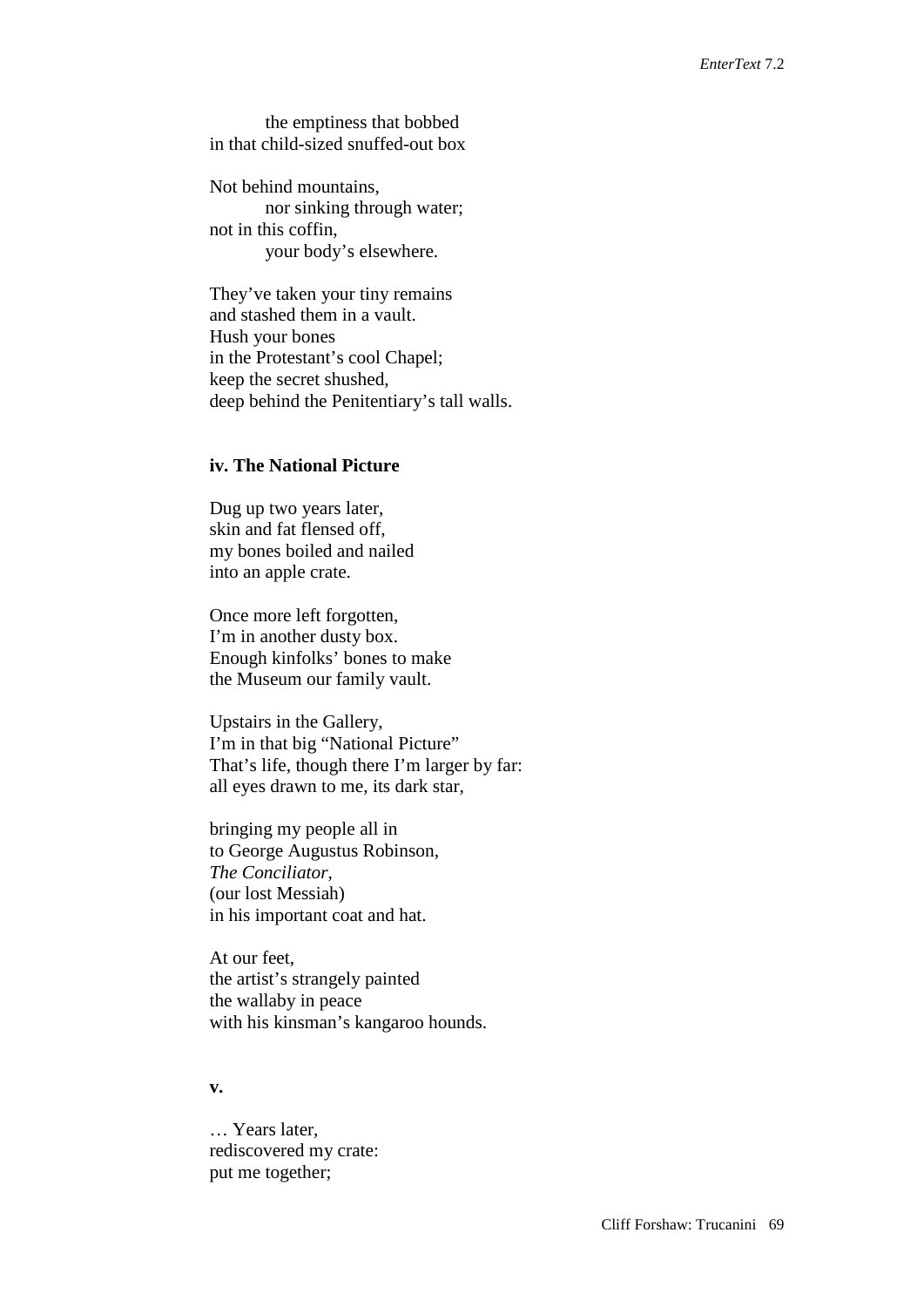restrung my bones, hung me upstairs in a glass-fronted case.

Faces came, went, breathed on the glass, then rattled me down

for another thirty years in the cellar's dank.

 $'76$ one hundred years dead. Called it Centenary.

Called me *cremated*. All those years since my lying in state.

Smoke, ashes scattered: grit pitting the waters of the D'Entrecasteaux.

Surf explodes at Storm Bay. Once in the channel, you hope, but can never know, if you're ever safely through.

#### **Notes**

Trucanini, the last of the full-blood Tasmanian Aborigines, was born on Bruny Island around 1812. After many of her family and tribe were killed or sold into slavery she joined builder-turned-evangelist George Augustus Robinson and his guide, the Aboriginal chief Woorady, on his journeys of exploration and "conciliation." During the early 1830s Robinson made contact with every remaining group of Tasmanian natives and carried out rudimentary anthropological inquiries into their customs and rituals, as well as compiling basic vocabularies of their languages. After the failure of the Black Line (1829) to pen the Aborigines in the Tasman Peninsula, in 1834 Robinson led the remaining natives to Flinders Island in the Bass Strait, where he attempted to Christianize them. The "National Picture" showing Robinson and Trucanini "bringing in" the remaining Aborigines is Benjamin Duttereau's *The Conciliation* (c.1835). By 1845 there were 150 Aborigines left. Robinson had left Flinders to return to the mainland in 1839; his successors treated the remaining aborigines in their concentration camp appallingly. In 1846 the survivors were settled at Oyster Cove on the d'Entrecasteaux Channel near Hobart where their keepers provided them with insanitary huts and rum. By 1855 there were only sixteen left, including Trucanini. The last man, William Lanne, died in 1869. Trucanini died in 1876.

There is of course a big problem about the concept of "the last of the Aborigines;" many Tasmanians are mixed-race descendents of Aborigines and immigrants.